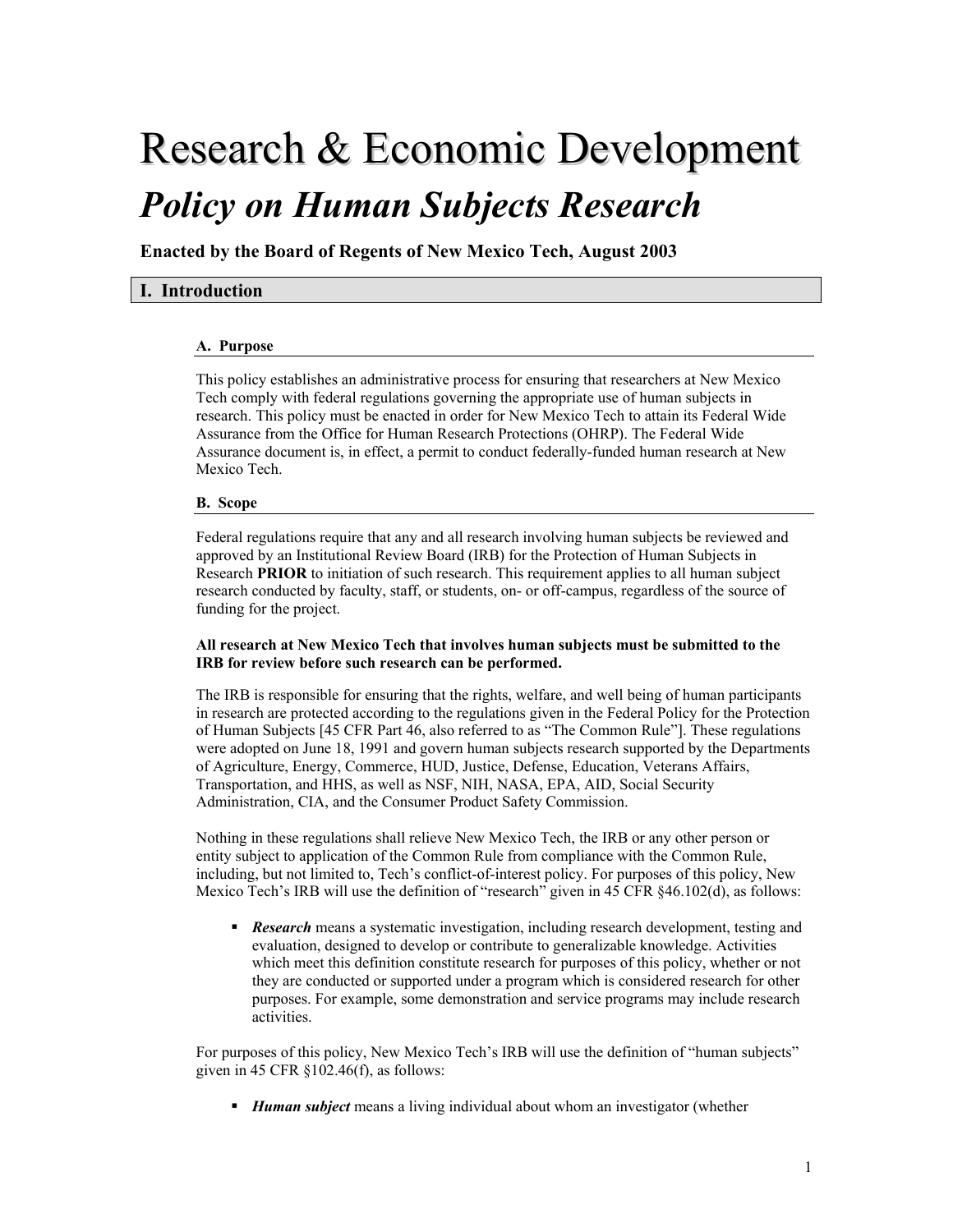professional or student) conducting research obtains:

- (1) Data through intervention or interaction with the individual, or
- (2) Identifiable private information.

Intervention includes both physical procedures by which data are gathered (for example, venipuncture) and manipulations of the subject or the subject's environment that are performed for research purposes. Interaction includes communication or interpersonal contact between investigator and subject. Private information includes information about behavior that occurs in a context in which an individual can reasonably expect that no observation or recording is taking place, and information which has been provided for specific purposes by an individual and which the individual can reasonably expect will not be made public (for example, a medical record). Private information must be individually identifiable (i.e., the identity of the subject is or may readily be ascertained by the investigator or associated with the information) in order for obtaining the information to constitute research involving human subjects.

**In summary: If the project meets the definition of research given above, and if human participants are involved, the research must be submitted for review by New Mexico Tech's IRB.** 

# **II. Definitions**

#### **The Common Rule**

The regulations given in Title 45 CFR Part 46 and which were enacted on June 18, 1991 to protect the rights and welfare of human subjects in research.

## **Department of Health and Human Services (DHHS)**

The federal agency which oversees the federal Office for Human Research Protections, and which is ultimately responsible for enforcing the Common Rule.

#### **Federal Wide Assurance (FWA)**

The Federal policy for the protection of human subjects requires that each institution engaged in federally-supported human subjects research file an Assurance of protection for human subjects with the DHHS. The Federal Wide Assurance is an agreement that formalizes the institution's commitment to protect human subjects.

#### **Human Subject**

A living individual about whom an investigator (whether professional or student) conducting research obtains 1) data through intervention or interaction with the individual, or 2) identifiable private information. [45 CFR §46.102]

#### **Identifiable Private Information**

Addresses, numbers, and/or demographic information that may be used to link the information back to a specific individual.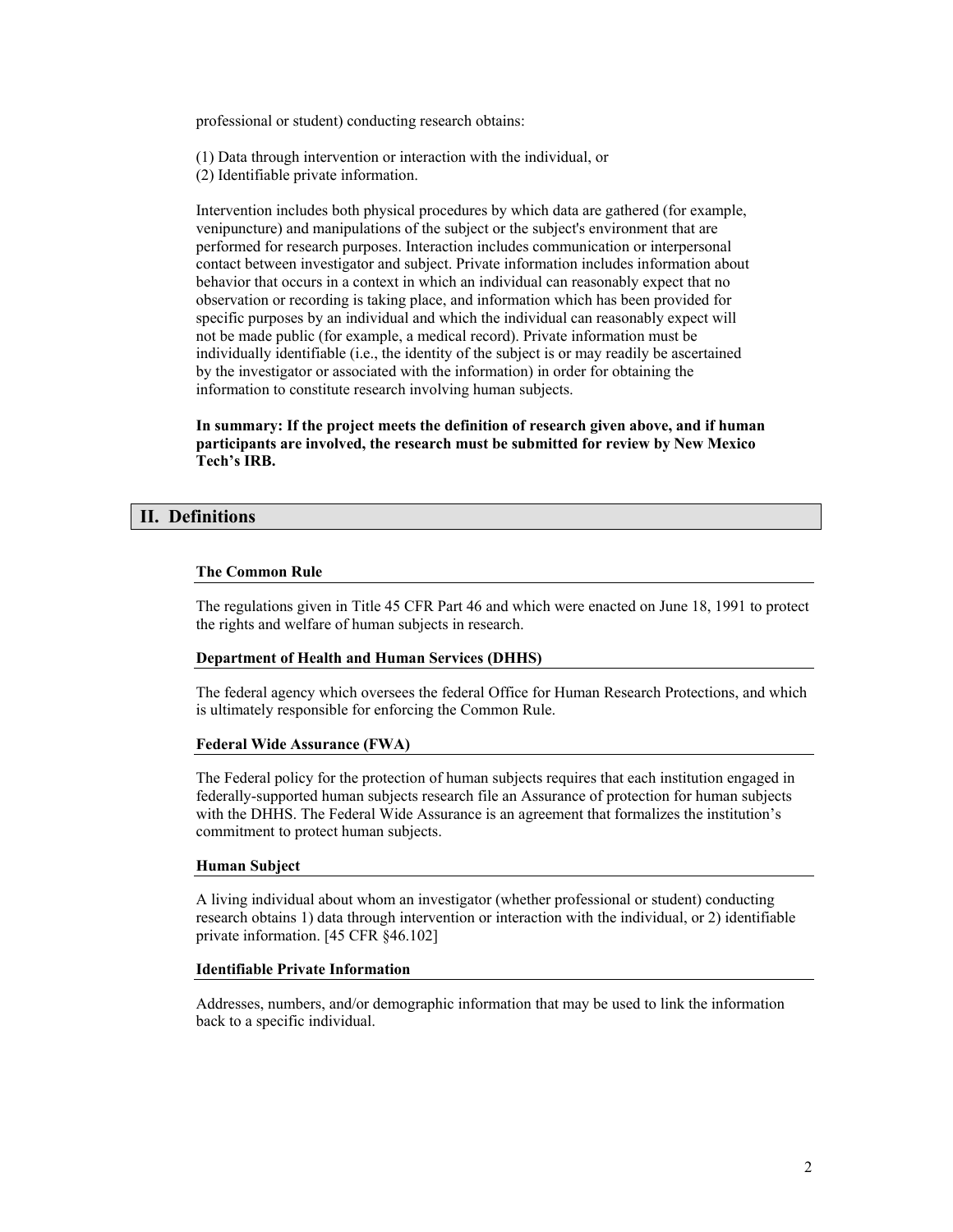## **Institutional Review Board (IRB)**

A specially appointed ethics committee that reviews all research projects involving human subjects to ensure that the rights and welfare of such subjects are being protected in accordance with the Common Rule.

#### **Minimal Risk**

A research project involves "Minimal Risk" if the participant experiences no pain or physical danger; experiences no emotional arousal or psychological stress beyond the level normally expected in everyday life; the project neither includes nor attempts to induce long-term significant change in the participant's behaviors; the data gathered would not embarrass or socially disadvantage the participant if confidentiality were violated; and if there is no reason to believe that the subject would choose not to participate if he or she were not aware of the specific purpose of the project.

## **The Office for Human Research Protections (OHRP)**

The federal office directly responsible for enforcing the federal regulations given in Title 45 CFR Part 46.

## **Research**

A systematic investigation (i.e., the gathering and analysis of information) designed to develop or contribute to generalizable knowledge. [45 CFR §46.102(d)]

## **III. General Policy and Procedures**

## **A. THE ROLE AND RESPONSIBILITIES OF THE IRB**

## **1. Function of the IRB**

The IRB will review all research at New Mexico Tech that involves human subjects to make sure that the rights, welfare, and well being of such subjects are protected according to federal regulations. The IRB will be guided in its decisions by the regulations given in the Federal Policy for the Protection of Human Subjects (45 CFR Part 46, also referred to as "The Common Rule"). The IRB also seeks to protect the rights of the researcher and of the university; however, the rights and welfare of human research subjects must be the IRB's first consideration.

#### **2. Organization of the IRB**

According to 45 CFR §46.107, an IRB must be composed of at least five members of several professions, include both men and women, and have at least one member with a scientific background and one member who is NOT otherwise affiliated with the university.

New Mexico Tech's IRB will consist of at least five people of diverse backgrounds (including cultural and racial) who have sufficient maturity, experience, and competency to ensure that the IRB will be able to discharge its responsibilities and that its determinations will be accorded respect by faculty and staff researchers, as well as the community served by Tech.

The Vice President for Research and Economic Development will recommend certain persons to be appointed to the IRB. The President of New Mexico Tech will hold final responsibility for appointing members to the IRB. In addition to the regular Board members, an IRB Administrator will be appointed by the Vice President for Research and Economic Development. The responsibilities of the IRB Administrator are described in more detail in Section B of this policy. For purposes of this policy, the IRB Administrator will be considered a member of the IRB Board.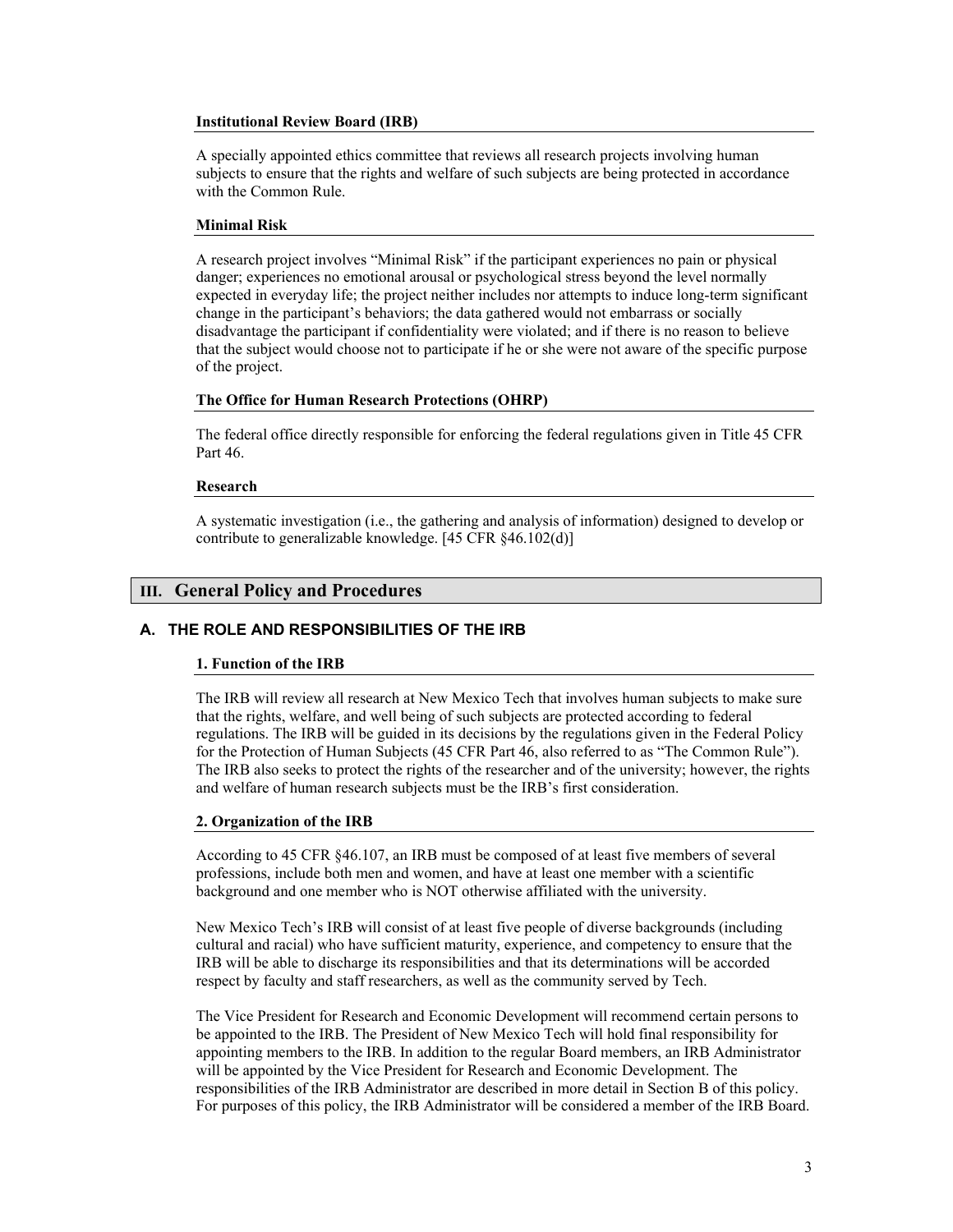The IRB itself will select and appoint one member to serve as IRB Chair at its inaugural meeting. The Chair will serve for a period of one year, at which time another Chair will be appointed, if so desired by the majority of the IRB Board members. Any member of the IRB shall recuse himself or herself from voting or otherwise participating in decision-making regarding any matter in which he or she has a commercial or pecuniary interest or is an investigator or experimenter.

#### **3. IRB Review of Research**

Review by the IRB is the cornerstone of New Mexico Tech's program for the protection of human research subjects. The IRB reviews, and has the authority to approve, require modification in, or disapprove all research activities that involve human subjects.

#### **(a) Criteria for Review of Research**

The criteria that New Mexico Tech's IRB must use to review and approve research projects involving human subjects are given in 45 CFR §46.111(a) and (b), as follows.

(a) In order to approve research covered by this policy, the IRB shall determine that all of the following requirements are satisfied:

> (1) Risks to subjects are minimized: (i) by using procedures which are consistent with sound research design and which do not unnecessarily expose subjects to risk, and (ii) whenever appropriate, by using procedures already being performed on the subjects for diagnostic or treatment purposes.

> (2) Risks to subjects are reasonable in relation to anticipated benefits, if any, to subjects, and the importance of the knowledge that may reasonably be expected to result. In evaluating risks and benefits, the IRB should consider only those risks and benefits that may result from the research (as distinguished from risks and benefits of therapies subjects would receive even if not participating in the research). The IRB should not consider possible long-range effects of applying knowledge gained in the research (for example, the possible effects of the research on public policy) as among those research risks that fall within the purview of its responsibility.

> (3) Selection of subjects is equitable. In making this assessment the IRB should take into account the purposes of the research and the setting in which the research will be conducted and should be particularly cognizant of the special problems of research involving vulnerable populations, such as children, prisoners, pregnant women, mentally disabled persons, or economically or educationally disadvantaged persons. (4) Informed consent will be sought from each prospective subject or the subject's legally authorized representative, in accordance with, and to the extent required by 45 CFR §46.116.

 (5) Informed consent will be appropriately documented, in accordance with, and to the extent required by 45 CFR §46.117.

(6) When appropriate, the research plan makes adequate provision for monitoring the data collected to ensure the safety of subjects.

(7) When appropriate, there are adequate provisions to protect the privacy of subjects and to maintain the confidentiality of data.

(b) When some or all of the subjects are likely to be vulnerable to coercion or undue influence, such as children, prisoners, pregnant women, mentally disabled persons, or economically or educationally disadvantaged persons, additional safeguards have been included in the study to protect the rights and welfare of these subjects.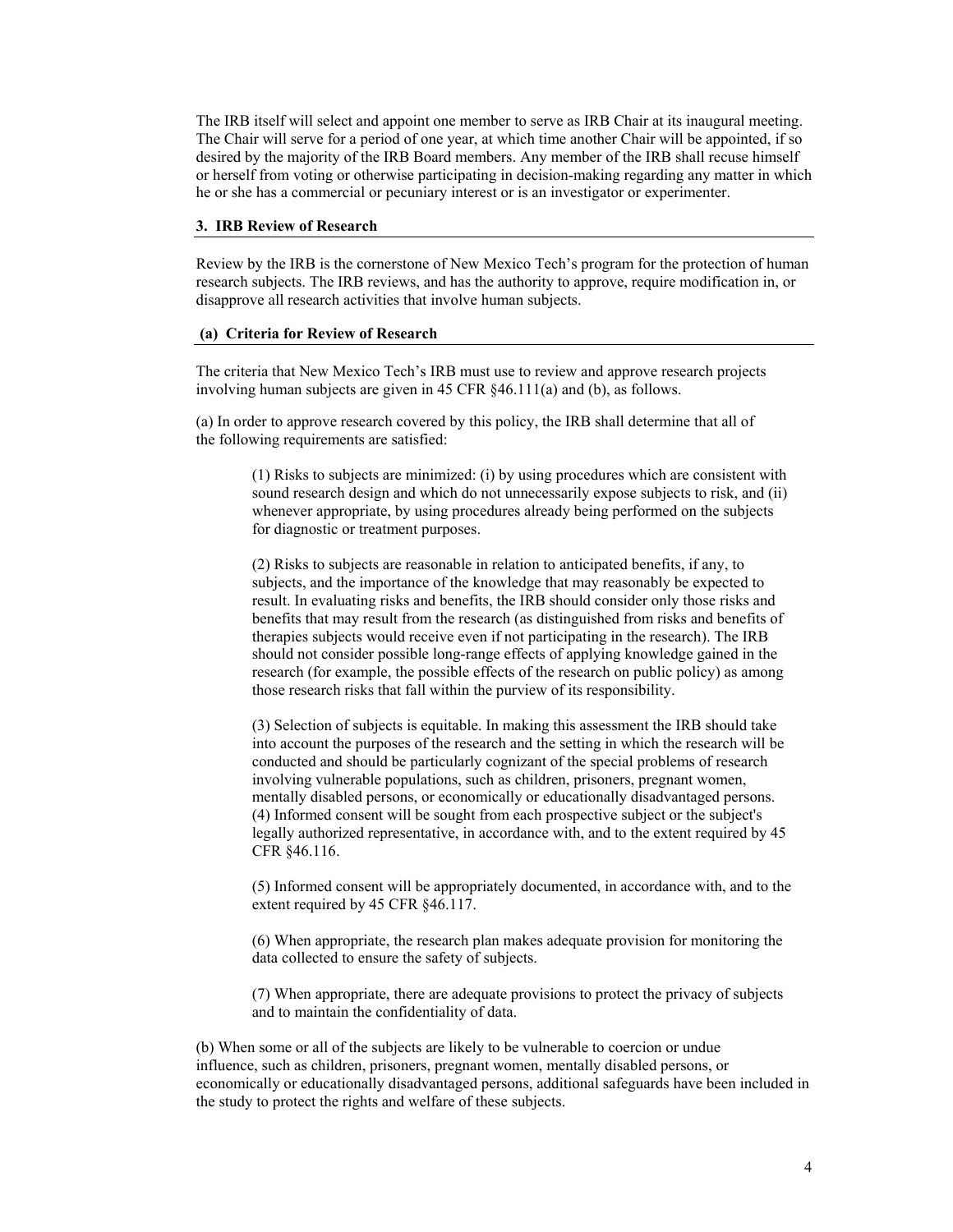#### **(b) Continuing Review Requirements**

In accordance with 45 CFR46.103(b)(4), New Mexico Tech's IRB will conduct continuing review of ongoing approved research at intervals appropriate to the degree of risk, but not less than once per year.

The IRB will determine, based on its initial review of the research protocol, how frequently the research project must be reviewed. Approved protocols that involve more than Minimal Risk may require continuing review more frequently than every twelve months; otherwise, previously approved protocols will be reviewed at least annually.

The IRB will also determine, based on its initial review of the research protocol, whether a research project will require verification from sources other than the Principal Investigator that no material changes have occurred since previous IRB review.

The Principal Investigator must submit progress reports, including available study-wide findings, to the IRB as requested to facilitate such continuing reviews. The IRB has the authority to suspend or terminate previously-approved research that is not being conducted in accordance with the IRB's requirements, or that has been associated with unexpected serious harm to its human participants.

Institutional Officials may not authorize or approve the conduct of human subjects research that has not been approved by the IRB; however, research that has been approved by an IRB may be subject to further review and approval or disapproval by officials of the institution.

#### *(***c) Levels of IRB Review**

There are three levels of IRB review for research projects involving human participants:

## **1. Exempt From IRB Review**

Certain types of behavioral, education, and social research listed in 45 CFR §46.101(b) are exempt from mandatory review by an IRB. *Please see Appendix A for this list.* Tech's IRB Administrator will issue administrative approval to such projects after determining that the safeguards for confidentiality and the methodology of obtaining informed consent are adequate.

#### **2. Expedited Review**

Certain other highly specific areas of research listed in 45 CFR §46.110(a) are eligible for an expedited IRB review proces*s. Please see Appendix B for this list.* In this case, the IRB Administrator and at least one other Board member will review the research protocol. If the protocol meets the appropriate criteria, they will recommend approval to the IRB Chair.

In the case of both exempt and expedited review procedures, all IRB Board members will be notified promptly of the actions taken by the IRB Administrator. Should any Board member disagree with an action, a full IRB review will be required.

#### **3. Full IRB Review**

All protocols that do not qualify for either administrative or expedited review will receive full Board review. The IRB Administrator will schedule a meeting of the full Board as soon as possible and forward the research protocol to all Board members. The Principal Investigator will be notified of the date of the IRB review meeting as well. To hold a review, a quorum (a majority) of Board members MUST be present at the meeting. The Board may call consultants to advise on a complex protocol, or request that the Principal Investigator be present to provide information about the research protocol.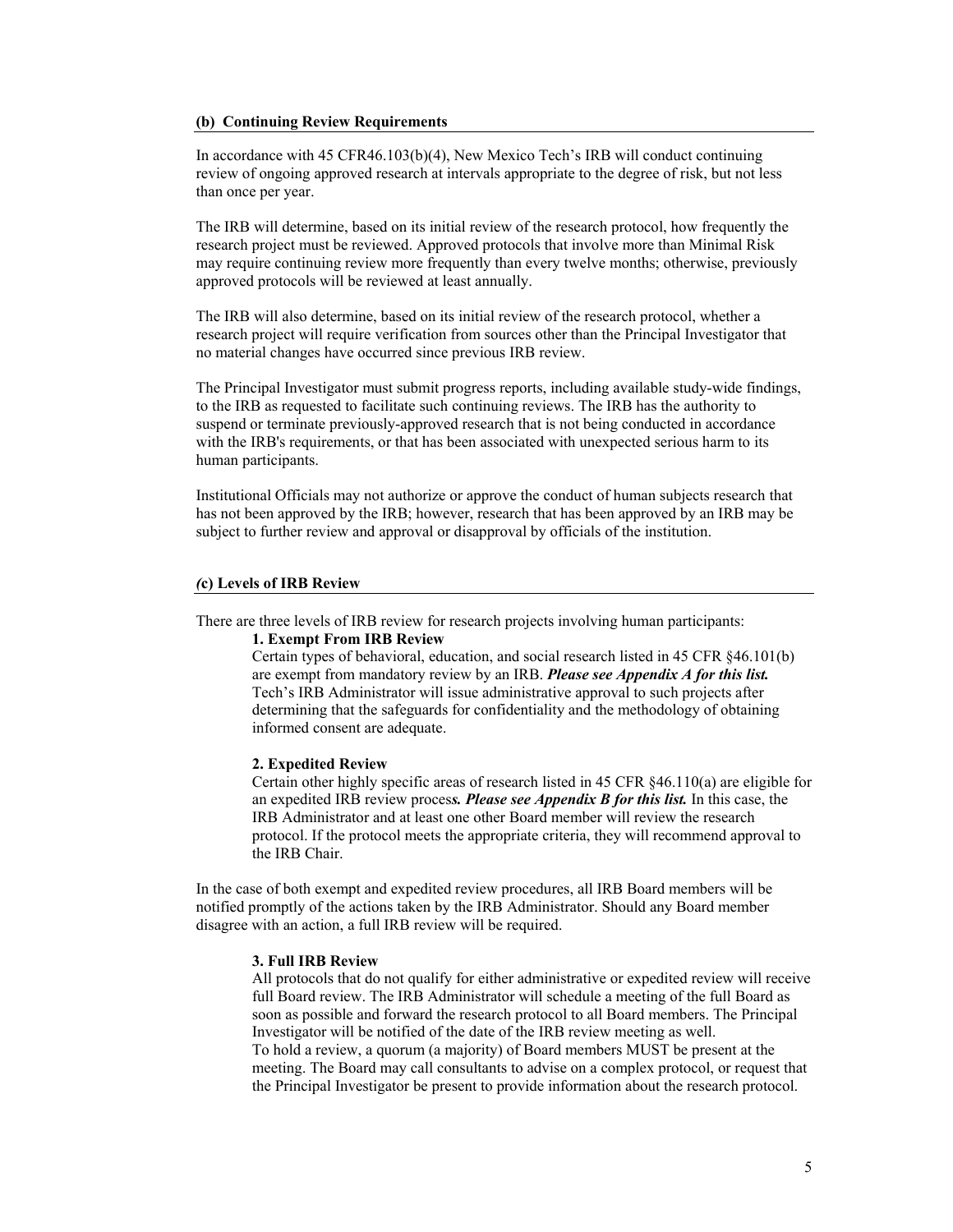## **(d) Results of Full IRB Review**

Following a full IRB review, the Board can vote in one of three ways:

- To approve a research protocol;
- To approve the research protocol contingent upon modification of certain elements of the protocol; or
- To reject the research protocol.

If the research protocol has been approved by full IRB review, the IRB Administrator will work with the Principal Investigator(s) to prepare the human subject research protocol documentation required in funding proposals to federal agencies and other sponsors, as necessary. If the research protocol has been rejected after full IRB review, it will be returned to the Principal Investigator with an attached statement describing why it was deemed unacceptable, and recommendations for modifications, if any.

# **B. THE ROLE AND RESPONSIBILITIES OF THE IRB ADMINISTRATOR**

The responsibilities assigned to the IRB Administrator fall into three general areas:

## **1. Education and Communication**

The IRB Administrator is responsible for training the members of Tech's research community in order to establish and maintain a culture of compliance with federal regulations and institutional policies relevant to the protection of human subjects.

The IRB Administrator is responsible for ensuring constructive communication between researchers, department heads, human subjects, and institutional officials as a means of safeguarding the rights and welfare of human research subjects.

The IRB Administrator will arrange for ready access to New Mexico Tech's Federal Wide Assurance, as well as copies of pertinent federal regulations, policies, and guidelines related to the involvement of human subjects in research, and institutional policies and procedures.

## **2. Recordkeeping and Reporting**

The IRB Administrator will handle all administrative details for the IRB, including receiving research protocols and reviewing them for completeness; logging the protocols into a database; reviewing the protocols to determine the appropriate level of review for each; and scheduling full Board reviews when necessary. The IRB Administrator is responsible for ensuring that IRB records are maintained in accordance with 45 CFR §46.115. The Administrator is also responsible for transmitting copies of New Mexico Tech's Federal Wide Assurance and Certification of IRB Approval of proposed research projects to the appropriate federal department or agency.

Finally, the IRB Administrator is responsible for ensuring that any of the following events is reported to the IRB, appropriate institutional officials, OHRP, and any sponsored Federal department or agency:

- Any unanticipated injuries or problems involving risks to subjects or others;
- Any serious or continuing noncompliance with the regulations or requirements of the IRB; and
- Any suspension or termination of IRB approval for research.

# **3. Monitoring and Oversight**

The IRB Administrator must ensure that any human subjects research at New Mexico Tech complies with 45 CFR §46.103, which includes the following requirements:

- Appropriate oversight mechanisms to ensure compliance with IRB requirements.
- All cooperating performance sites in federally-supported research have appropriate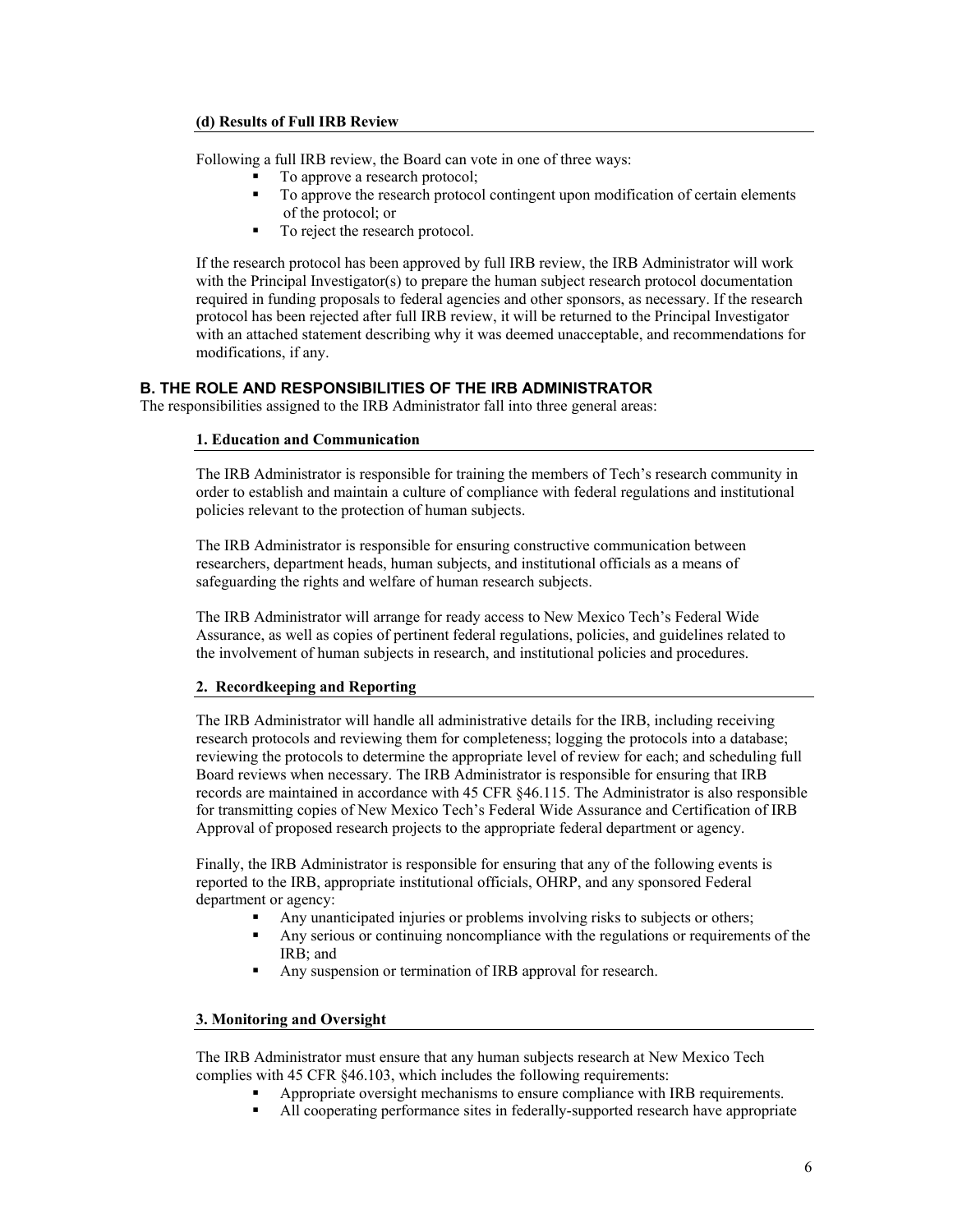OHRP-approved assurances and provide Certifications of IRB review to the appropriate federal authorities.

- Performance sites cooperating in non-federally supported research have and can document appropriate mechanisms to protect human subjects.
- Cooperative IRB review arrangements are documented in writing, in accordance with OHRP guidelines.
- All independent investigators who rely on the institution's IRB have documented their commitment to the institution's human subjects protection requirements and to the IRB's determinations.

# **C. THE ROLE AND RESPONSIBILITIES OF THE PRINCIPAL INVESTIGATOR (PI)**

Principal Investigators (PIs) have five primary responsibilities in protecting the rights and welfare of human research subjects.

# **1. Obtaining training and certification for all research personnel on project**

To ensure that PIs meet their responsibilities under federal regulations, New Mexico Tech will institute a formal education program for all PIs who use human subjects in their research. All PIs, research staff, and student researchers must attend the required training and obtain a certificate of completion before they will be permitted to submit an application to the IRB for approval to conduct human research at New Mexico Tech. Similarly, any student advisor listed on an IRB application must have completed training for the application to receive IRB review.

Departments or individual researchers should contact the IRB Administrator to schedule a training session as needed.

## **2. Submitting initial research plan to IRB for its review and approval**

If a research project meets both criteria for IRB review (it is considered "research" as defined above, and it involves human participants), the Principal Investigator must complete an IRB Application Form and attach a copy of the research protocol to it. The Application Form and the protocol should be sent to the IRB Administrator in the R&ED Office. The Application Form can be downloaded from the R&ED web site at http://infohost.nmt.edu/~red/IRB/index.html or obtained from the IRB Administrator in the R&ED Office. When it is not clear whether a research project will involve human subjects, PIs should seek assistance from the IRB Administrator in making this determination [45 CFR  $\S 101(b)(1)-(6)$ ,  $\S 118$ , and  $\S 119$ ].

The PI shall prepare a complete written description of the proposed research project. The description must include provisions for the adequate protection of the rights and welfare of prospective subjects and ensure that pertinent laws and regulations are observed. Samples of all proposed informed consent documents must be included with written description.

## **3. Obtaining IRB permission prior to any changes in research project**

The PI must seek review and approval from the IRB before making any changes to a previouslyapproved research project, except when necessary to eliminate apparent immediate hazards to the subject.

## **4. Reporting progress of research projects to the IRB on a regular basis**

Principal Investigators must report the progress of their research project to the IRB and/or appropriate institutional officials as often as and in the manner prescribed by the IRB but no less than once per year  $[45 \text{ CFR } \S 109(e)]$ .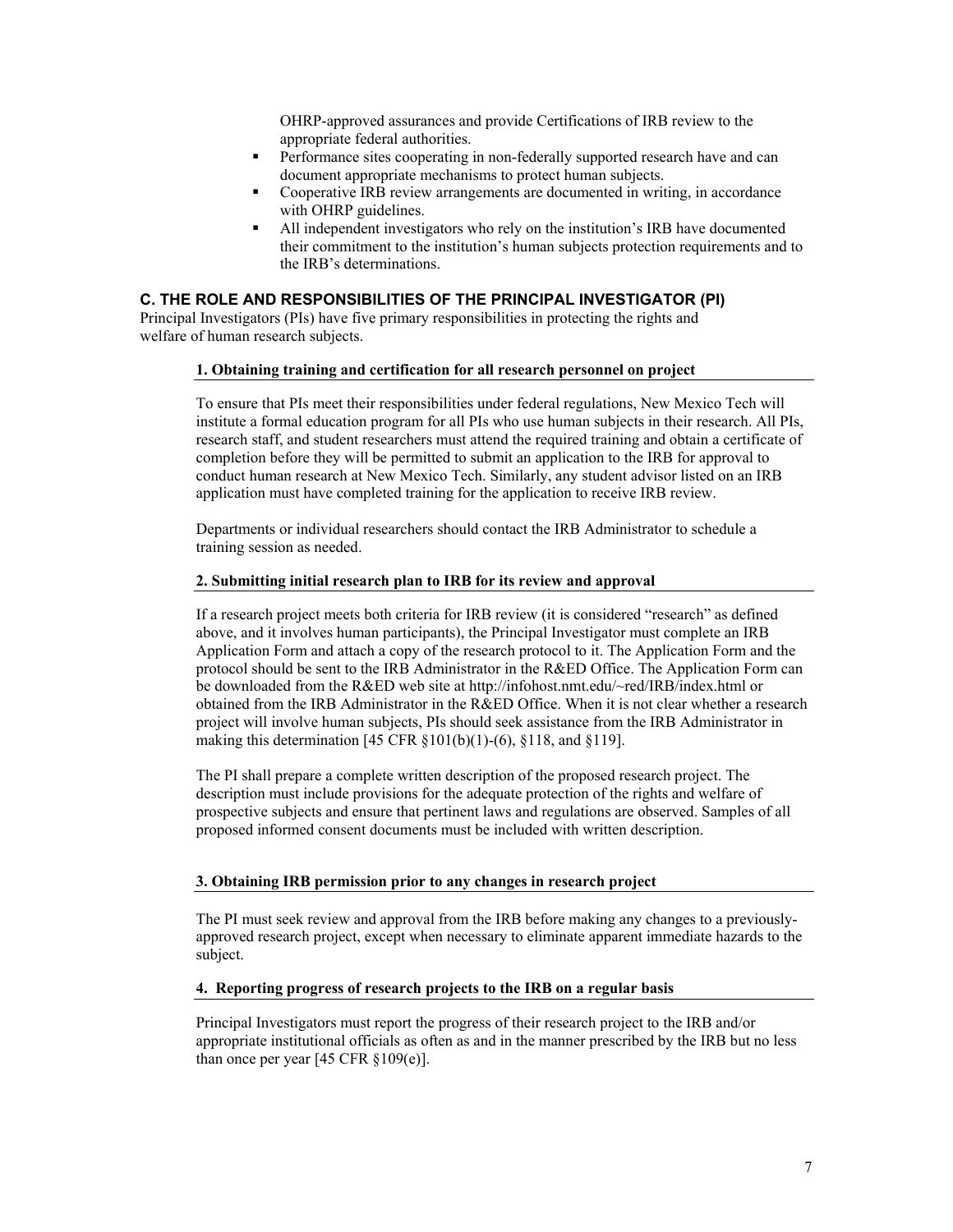## **5. Soliciting informed consent from each potential subject involved in the research project**

No investigator may involve a human being as a subject in research covered by this policy unless the investigator has obtained the legally effective informed consent of the subject or the subject's legally authorized representative. An investigator shall seek such consent only under circumstances that provide the prospective subject or the representative sufficient opportunity to decide whether to participate and that minimize the possibility of coercion or undue influence. The information that is given to the subject or the representative shall be in language understandable to the subject or the representative. No informed consent, whether oral or written, may include any exculpatory language through which the subject or the representative is made to waive or appear to waive any of the subject's legal rights, or releases or appears to release the investigator, the sponsor, the institution or its agents from liability for negligence. [45 CFR §46.116]

## **D. INFORMED CONSENT FOR HUMAN PARTICIPANTS IN RESEARCH**

Informed consent is not a single event, nor merely a form to be signed. It is the educational process that occurs between the PI and the research subject. The general requirements for informed consent are given in 45 CFR §46.116(a) and (b), as follows:

(a) Basic elements of informed consent. Except as provided in paragraph (d) of this section, in seeking informed consent the following information shall be provided to each subject:

> (1) a statement that the study involves research, an explanation of the purposes of the research and the expected duration of the subject's participation, a description of the procedures to be followed, and identification of any procedures which are experimental;

(2) a description of any reasonably foreseeable risks or discomforts to the subject;

(3) a description of any benefits to the subject or to others which may reasonably be expected from the research;

(4) a disclosure of appropriate alternative procedures or courses of treatment, if any, that might be advantageous to the subject;

(5) a statement describing the extent, if any, to which confidentiality of records identifying the subject will be maintained;

(6) for research involving more than minimal risk, an explanation as to whether any compensation and an explanation as to whether any medical treatments are available if injury occurs and, if so, what they consist of, or where further information may be obtained;

(7) an explanation of whom to contact for answers to pertinent questions about the research and research subjects' rights, and whom to contact in the event of a researchrelated injury to the subject; and

(8) a statement that participation is voluntary, refusal to participate will involve no penalty or loss of benefits to which the subject is otherwise entitled, and the subject may discontinue participation at any time without penalty or loss of benefits to which the subject is otherwise entitled.

(b) additional elements of informed consent. When appropriate, one or more of the following elements of information shall also be provided to each subject:

(1) a statement that the particular treatment or procedure may involve risks to the subject (or to the embryo or fetus, if the subject is or may become pregnant) which are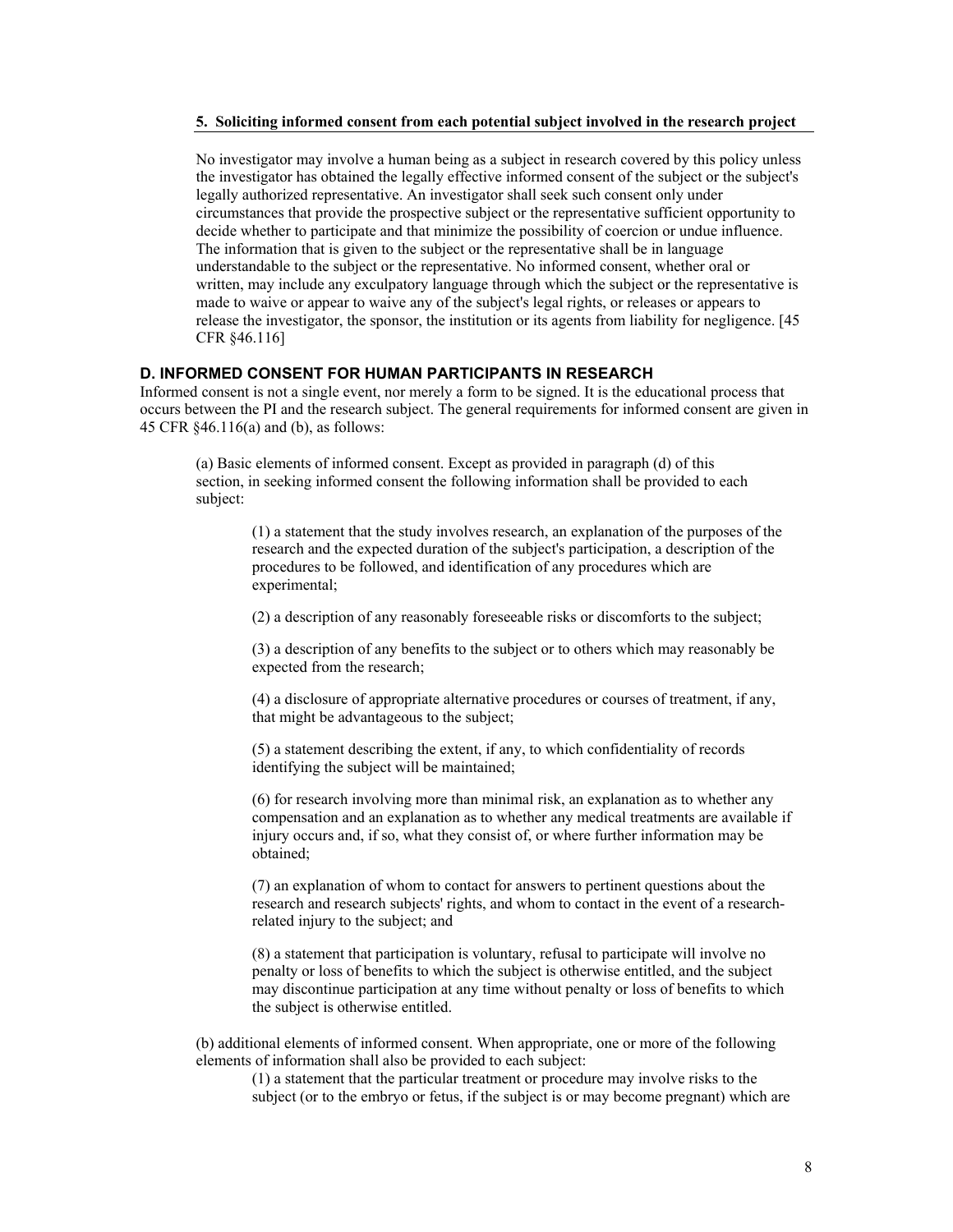currently unforeseeable;

 (2) anticipated circumstances under which the subject's participation may be terminated by the investigator without regard to the subject's consent;

(3) any additional costs to the subject that may result from participation in the research;

(4) the consequences of a subject's decision to withdraw from the research and procedures for orderly termination of participation by the subject;

(5) A statement that significant new findings developed during the course of the research which may relate to the subject's willingness to continue participation will be provided to the subject; and

(6) the approximate number of subjects involved in the study.

## **E. WAIVERS OF INFORMED CONSENT**

Under certain circumstances specified in 45 CFR §46.116(d), the IRB may approve a consent procedure that waives some or all of the elements of informed consent, as follows:

An IRB may approve a consent procedure which does not include, or which alters, some or all of the elements of informed consent set forth in this section, or waive the requirements to obtain informed consent provided the IRB finds and documents that:

- (1) The research involves no more than minimal risk to the subjects;
- (2) The waiver or alteration will not adversely affect the rights and welfare of the subjects;
- (3) The research could not practicably be carried out without the waiver or alteration; and
- (4) Whenever appropriate, the subjects will be provided with additional pertinent information after participation.

## **F. DOCUMENTATION OF INFORMED CONSENT**

Informed consent must be documented according to 45 CFR§46.117, as follows:

- (a) Except as provided in paragraph (c) of this section, informed consent shall be documented by the use of a written consent form approved by the IRB and signed by the subject or the subject's legally authorized representative. A copy shall be given to the person signing the form.
- (b) Except as provided in paragraph (c) of this section, the consent form may be either of the following:
	- (1) A written consent document that embodies the elements of informed consent required by §46.116. This form may be read to the subject or the subject's legally authorized representative, but in any event, the investigator shall give either the subject or the representative adequate opportunity to read it before it is signed; or
	- (2) A short form written consent document stating that the elements of informed consent required by §46.116 have been presented orally to the subject or the subject's legally authorized representative. When this method is used, there shall be a witness to the oral presentation. Also, the IRB shall approve a written summary of what is to be said to the subject or the representative. Only the short form itself is to be signed by the subject or the representative. However, the witness shall sign both the short form and a copy of the summary, and the person actually obtaining consent shall sign a copy of the summary. A copy of the summary shall be given to the subject or the representative, in addition to a copy of the short form.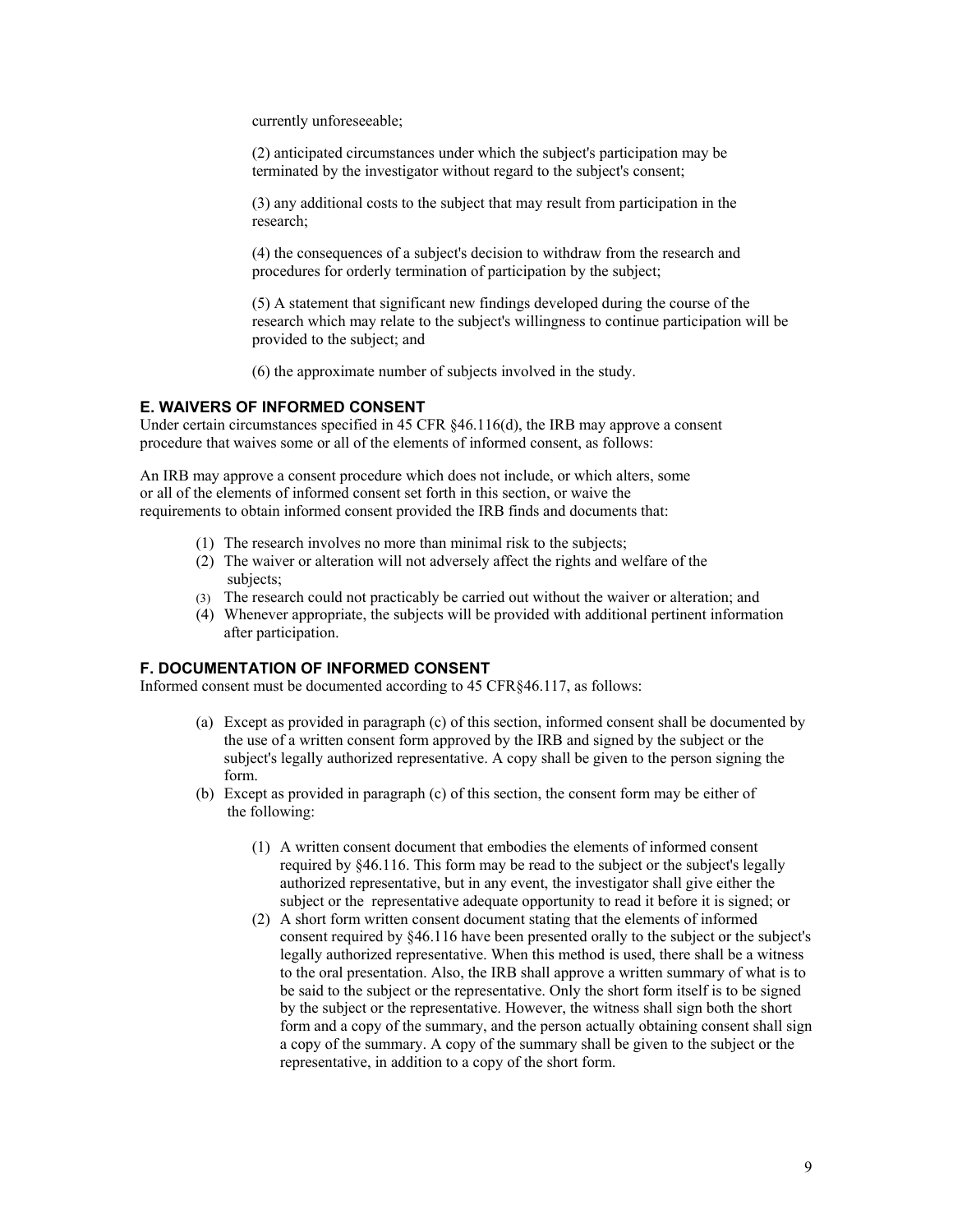- (c) An IRB may waive the requirement for the investigator to obtain a signed consent form for some or all subjects if it finds either:
	- (1) That the only record linking the subject and the research would be the consent document and the principal risk would be potential harm resulting from a breach of confidentiality. Each subject will be asked whether the subject wants documentation linking the subject with the research, and the subject's wishes will govern; or
	- (2) That the research presents no more than minimal risk of harm to subjects and involves no procedures for which written consent is normally required outside of the research context.

In cases in which the documentation requirement is waived, the IRB may require the investigator to provide subjects with a written statement regarding the research.

# **IV. CONSEQUENCES OF NON-COMPLIANCE WITH THIS POLICY**

It is in the best interests of all parties (New Mexico Tech, the researcher, and the research participant) to have all human subject research reviewed by the IRB. Such review helps to ensure that the ethical principles of beneficence, respect for persons, and justice have been honored. Participation in research should be protected as a matter of ethics, not merely as a matter of "compliance" with New Mexico Tech or federal rules.

In instances when a researcher intentionally or unintentionally avoids ethical review procedures, the researcher should be aware that serious consequences could result. The New Mexico Tech IRB or the federal government *may* require that the research data that was collected before IRB approval of the project (or collected after IRB approval has been rescinded) be destroyed.

Federal agencies can and have required that all research at a given university be halted while individual research projects are re-reviewed. Failure to comply with human research participant rules can cause a researcher's right to conduct research to be withdrawn.

Other consequences that can result from performing human subjects research that has NOT been reviewed by New Mexico Tech's IRB could include revocation of all of New Mexico Tech's federal funding, regardless of whether the research in question is using federal funding or funding from a different, non-federal source. Additionally, if a human subject experiences unanticipated negative effects from the research, criminal and civil charges against the researcher and the university could be filed. Therefore, researchers who plan to perform research involving human subjects MUST obtain IRB approval.

Researchers who fail to comply with New Mexico Tech's IRB policies and procedures will be subject to appropriate disciplinary action which could range from suspension of the research project to termination of employment at New Mexico Tech, depending upon the severity of the problem.

# **V. Review of Policy and Procedure**

This policy and procedure will be reviewed as needed by New Mexico Tech's Institutional Review Board. Any proposed modifications to this policy shall be submitted to the Vice President for Research and Economic Development for consideration. Proposed changes will be forwarded to the Institute Senate for comments, to the President for his/her approval, and finally to the Board of Regents for final approval and adoption.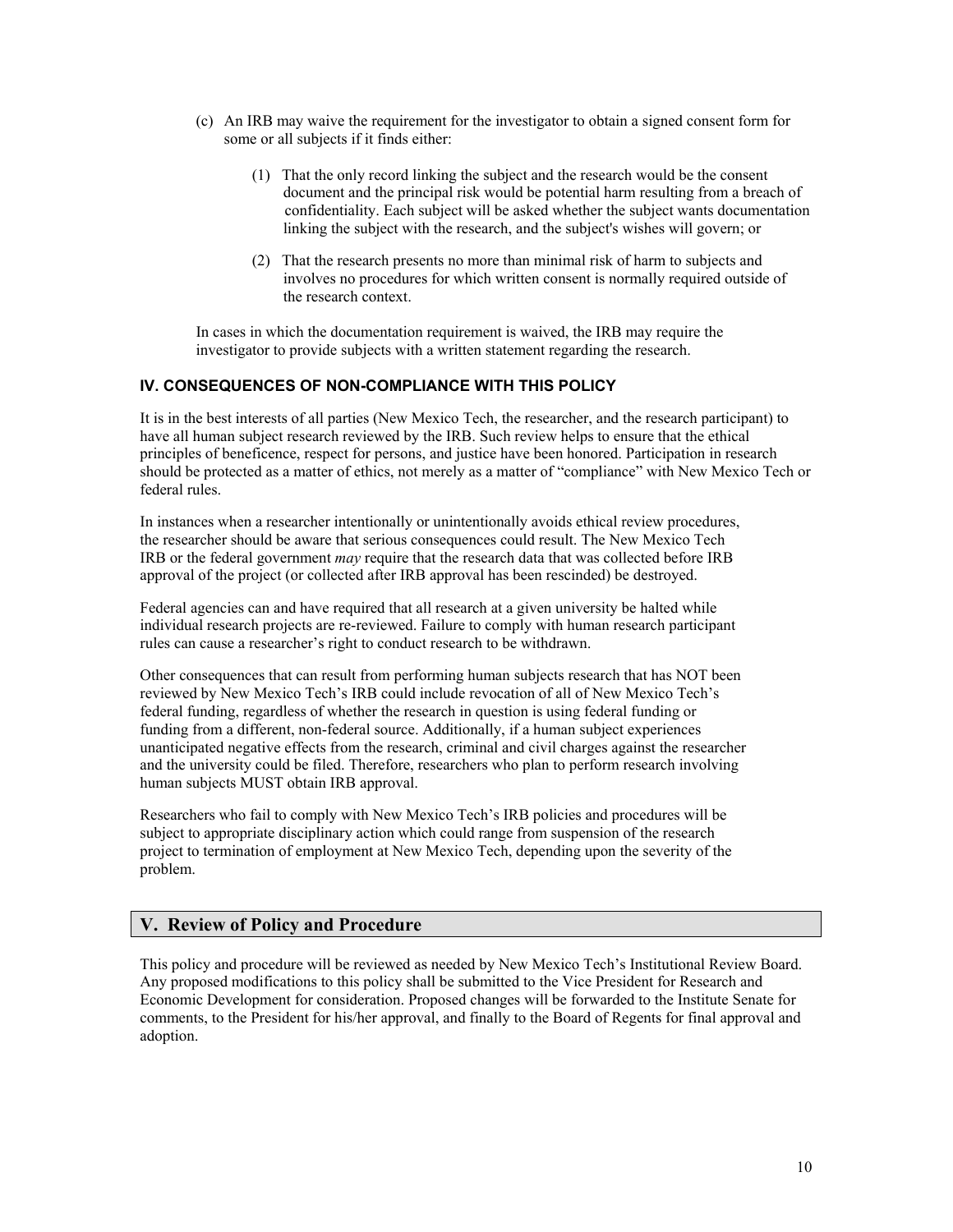# **APPENDIX A – CATEGORIES OF RESEARCH THAT ARE EXEMPT FROM MANDATORY IRB REVIEW [From: 45 CFR §46.101(b)]**

Unless otherwise required by Department or Agency heads, research activities in which the only involvement of human subjects will be in one or more of the following categories are exempt from this policy:

- (1) Research conducted in established or commonly accepted educational settings, involving normal educational practices, such as
	- (i) Research on regular and special education instructional strategies, or
	- (ii) Research on the effectiveness of or the comparison among instructional techniques, curricula, or classroom management methods.
- (2) Research involving the use of educational tests (cognitive, diagnostic, aptitude, achievement), survey procedures, interview procedures or observation of public behavior, unless:
	- (i) Information obtained is recorded in such a manner that human subjects can be identified, directly or through identifiers linked to the subjects; and
	- (ii) Any disclosure of the human subjects' responses outside the research could reasonably place the subjects at risk of criminal or civil liability or be damaging to the subjects' financial standing, employability, or reputation.
- (3) Research involving the use of educational tests (cognitive, diagnostic, aptitude, achievement), survey procedures, interview procedures, or observation of public behavior that is not exempt under paragraph  $(b)(2)$  of this section, if:
	- (i) the human subjects are elected or appointed public officials or candidates for public office; or
	- (ii) Federal statute(s) require(s) without exception that the confidentiality of the personally identifiable information will be maintained throughout the research and thereafter.
- (4) Research involving the collection or study of existing data, documents, records, pathological specimens, or diagnostic specimens, if these sources are publicly available or if the information is recorded by the investigator in such a manner that subjects cannot be identified, directly or through identifiers linked to the subjects.
- (5) Research and demonstration projects which are conducted by or subject to the approval of Department or Agency heads, and which are designed to study, evaluate, or otherwise examine:
	- (i) Public benefit or service programs;
	- (ii) Procedures for obtaining benefits or services under those programs;
	- (iii) Possible changes in or alternatives to those programs or procedures; or
	- (iv) Possible changes in methods or levels of payment for benefits or services under those programs.
- (6) Taste and food quality evaluation and consumer acceptance studies,
	- (i) If wholesome foods without additives are consumed; or
	- (ii) If a food is consumed that contains a food ingredient at or below the level and for a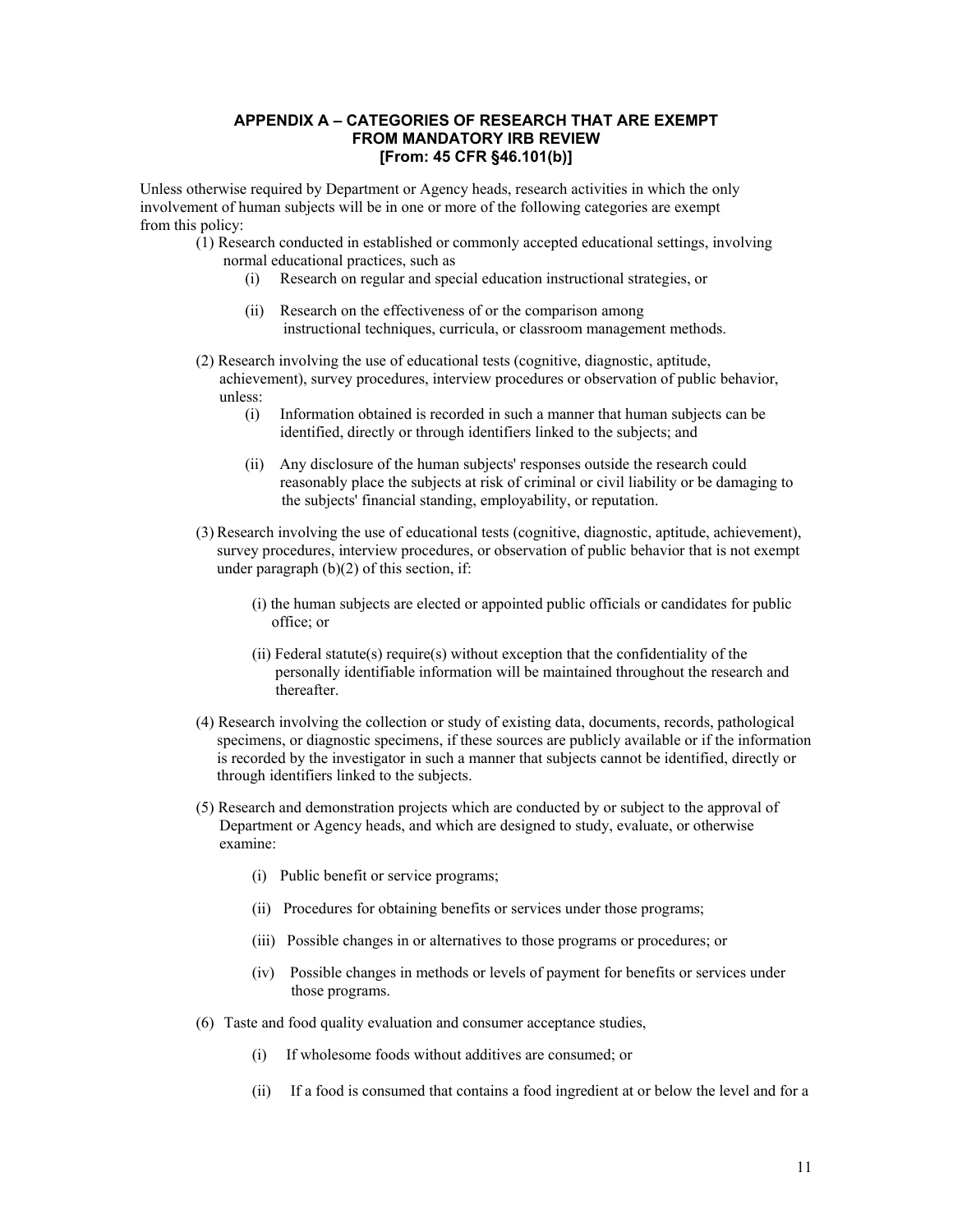use found to be safe, or agricultural chemical or environmental contaminant at or below the level found to be safe, by the Food and Drug Administration or approved by the Environmental Protection Agency or the Food Safety and Inspection Service of the U.S. Department of Agriculture.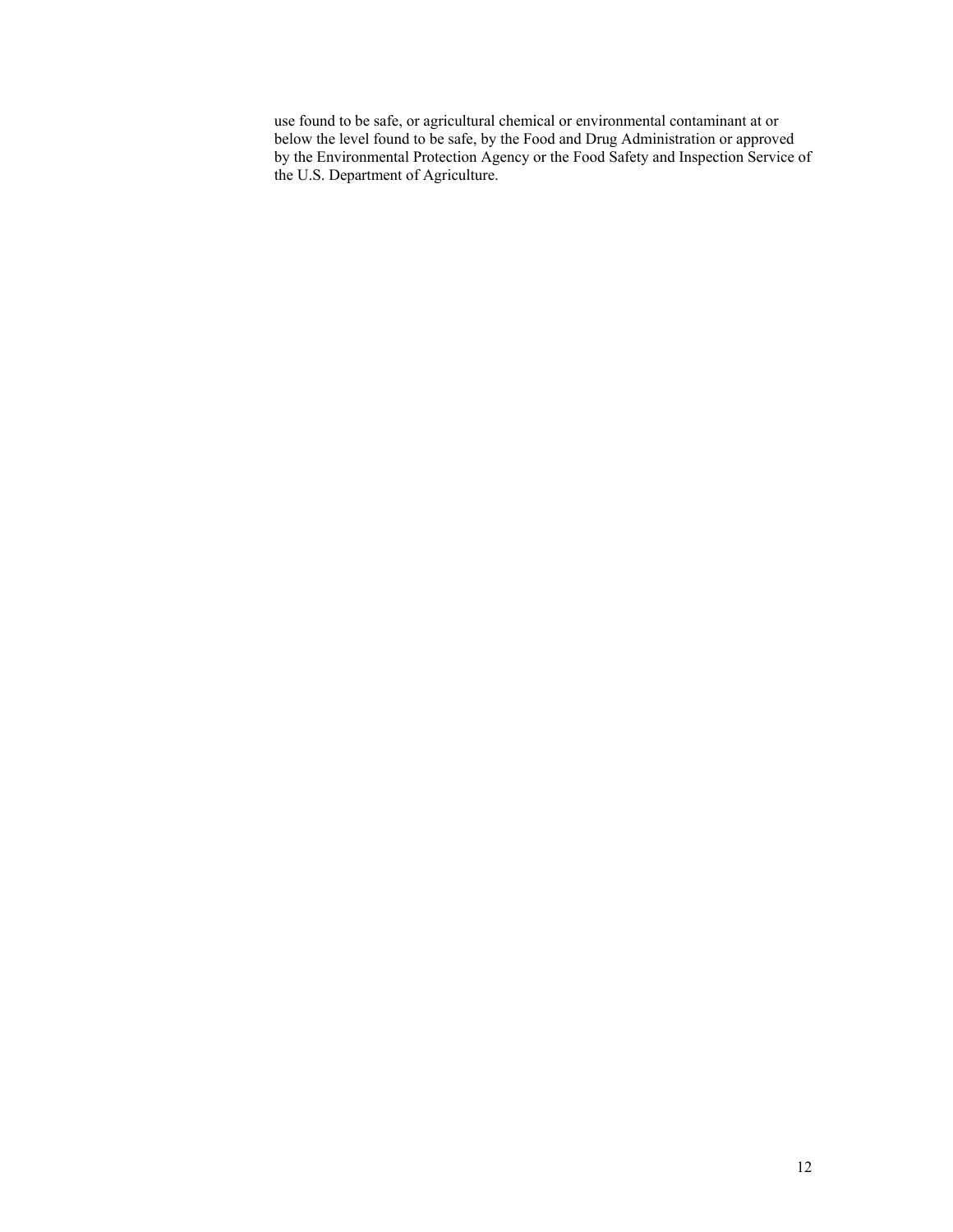# **APPENDIX B – CATEGORIES OF RESEARCH THAT QUALIFY FOR AN EXPEDITED IRB REVIEW [From: 45 CFR §46.110]**

# **Applicability**

(A) Research activities that (1) present no more than minimal risk to human subjects, and (2) involve only procedures listed in one or more of the following categories, may be reviewed by the IRB through the expedited review procedure authorized by 45 CFR 46.110 and 21 CFR 56.110. The activities listed should not be deemed to be of minimal risk simply because they are included on this list. Inclusion on this list merely means that the activity is eligible for review through the expedited review procedure when the specific circumstances of the proposed research involve no more than minimal risk to human subjects.

(B) The categories in this list apply regardless of the age of subjects, except as noted.

(C) The expedited review procedure may NOT be used where identification of the subjects and/or their responses would reasonably place them at risk of criminal or civil liability, or be damaging to the subjects' financial standing, employability, insurability, reputation, or be stigmatizing, unless reasonable and appropriate protections will be implemented so that risks related to invasion of privacy and breach of confidentiality are no greater than minimal.

(D) The expedited review procedure may not be used for classified research involving human subjects.

(E) IRBs are reminded that the standard requirements for informed consent (or its waiver, alteration, or exception) apply regardless of the type of review--expedited or convened--utilized by the IRB.

(F) Categories One (1) through Seven (7) below pertain to both initial and continuing IRB review.

# **Research Categories**

(1) Clinical studies of drugs and medical devices only when condition (a) or (b) is met.

- (a) Research on drugs for which an investigational new drug application (21 CFR Part 12) is not required. (Note: Research on marketed drugs that significantly increases the risks or decreases the acceptability of the risks associated with the use of the product is not eligible for expedited review.)
- (b) Research on medical devices for which (i) an investigational device exemption application (21 CFR Part 812) is not required; or (ii) the medical device is cleared/approved for marketing and the medical device is being used in accordance with its cleared/approved labeling.

(2) Collection of blood samples by finger stick, heel stick, ear stick, or venipuncture, as follows:

- (a) From healthy, nonpregnant adults who weigh at least 110 pounds. For these subjects, the amounts drawn may not exceed 550 ml in an 8 week period and collection may not occur more frequently than 2 times per week; or
- (b) From other adults and children, considering the age, weight, and health of the subjects, the collection procedure, the amount of blood to be collected, and the frequency with which it will be collected. For these subjects, the amount drawn may not exceed the lesser of 50 ml or 3 ml per kg in an 8 week period and collection may not occur more frequently than 2 times per week.
- (3) Prospective collection of biological specimens for research purposes by noninvasive means. Examples include: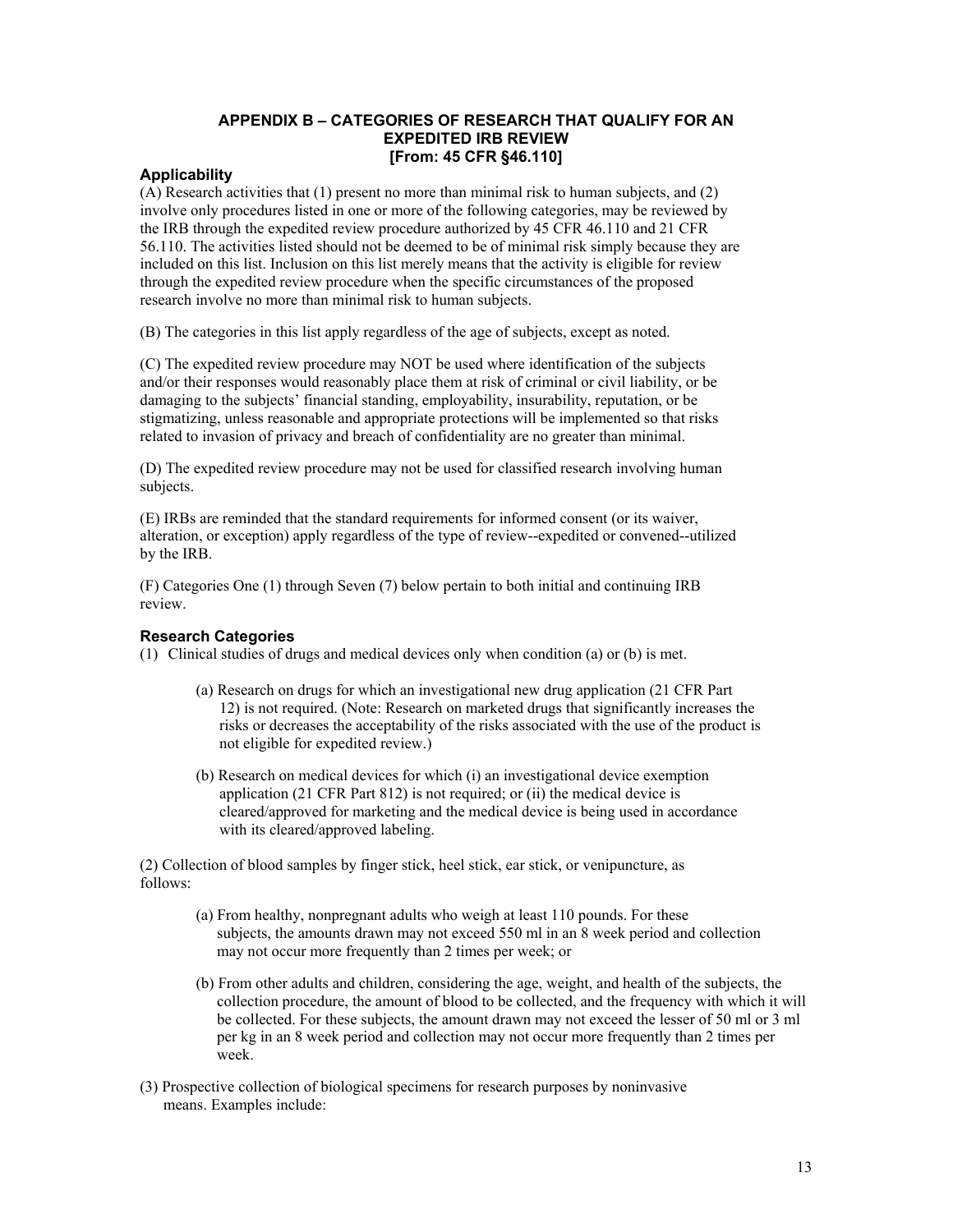- (a) Hair and nail clippings in a nondisfiguring manner;
- (b) Deciduous teeth at time of exfoliation or if routine patient care indicates a need for extraction;
- (c) Permanent teeth if routine patient care indicates a need for extraction;
- (d) Excreta and external secretions (including sweat);
- (e) Uncannulated saliva collected either in an unstimulated fashion or stimulated by chewing gumbase or wax or by applying a dilute citric solution to the tongue;
- (f) Placenta removed at delivery;
- (g) Amniotic fluid obtained at the time of rupture of the membrane prior to or during labor;
- (h) Supra- and subgingival dental plaque and calculus, provided the collection procedure is not more invasive than routine prophylactic scaling of the teeth and the process is accomplished in accordance with accepted prophylactic techniques;
- (i) Mucosal and skin cells collected by buccal scraping or swab, skin swab, or mouth washings;
- (i) Sputum collected after saline mist nebulization.
- (4) Collection of data through noninvasive procedures (not involving general anesthesia or sedation) routinely employed in clinical practice, excluding procedures involving x-rays or microwaves. Where medical devices are employed, they must be cleared/approved for marketing. (Studies intended to evaluate the safety and effectiveness of the medical device are not generally eligible for expedited review, including studies of cleared medical devices for new indications.) Examples include:
	- (a) Physical sensors that are applied either to the surface of the body or at a distance and do not involve input of significant amounts of energy into the subject or an invasion of the subject's privacy;
	- (b) Weighing or testing sensory acuity;
	- (c) Magnetic resonance imaging;
	- (d) Electrocardiography, electroencephalography, thermography, detection of naturally occurring radioactivity, electroretinography, ultrasound, diagnostic infrared imaging, doppler blood flow, and echocardiography;
	- (d) Moderate exercise, muscular strength testing, body composition assessment, and flexibility testing where appropriate given the age, weight, and health of the individual.
- (5) Research involving materials (data, documents, records, or specimens) that have been collected, or will be collected solely for non-research purposes (such as medical treatment or diagnosis). (NOTE: Some research in this category may be exempt from the HHS regulations for the protection of human subjects.  $45 \text{ CFR } 46.101(b)(4)$ . This listing refers only to research that is not exempt.)
- (6) Collection of data from voice, video, digital, or image recordings made for research purposes.
- (7) Research on individual or group characteristics or behavior (including, but not limited to, research on perception, cognition, motivation, identity, language, communication, cultural beliefs or practices, and social behavior) or research employing survey, interview, oral history, focus group, program evaluation, human factors evaluation, or quality assurance methodologies. (NOTE: Some research in this category may be exempt from the HHS regulations for the protection of human subjects. 45 CFR 46.101(b)(2) and (b)(3). This listing refers only to research that is not exempt.)
- (8) Continuing review of research previously approved by the convened IRB as follows:
	- (a) Where:
		- (i) The research is permanently closed to the enrollment of new subjects;
		- (ii) All subjects have completed all research-related interventions; and
		- (iii) The research remains active only for long-term follow-up of subjects; or